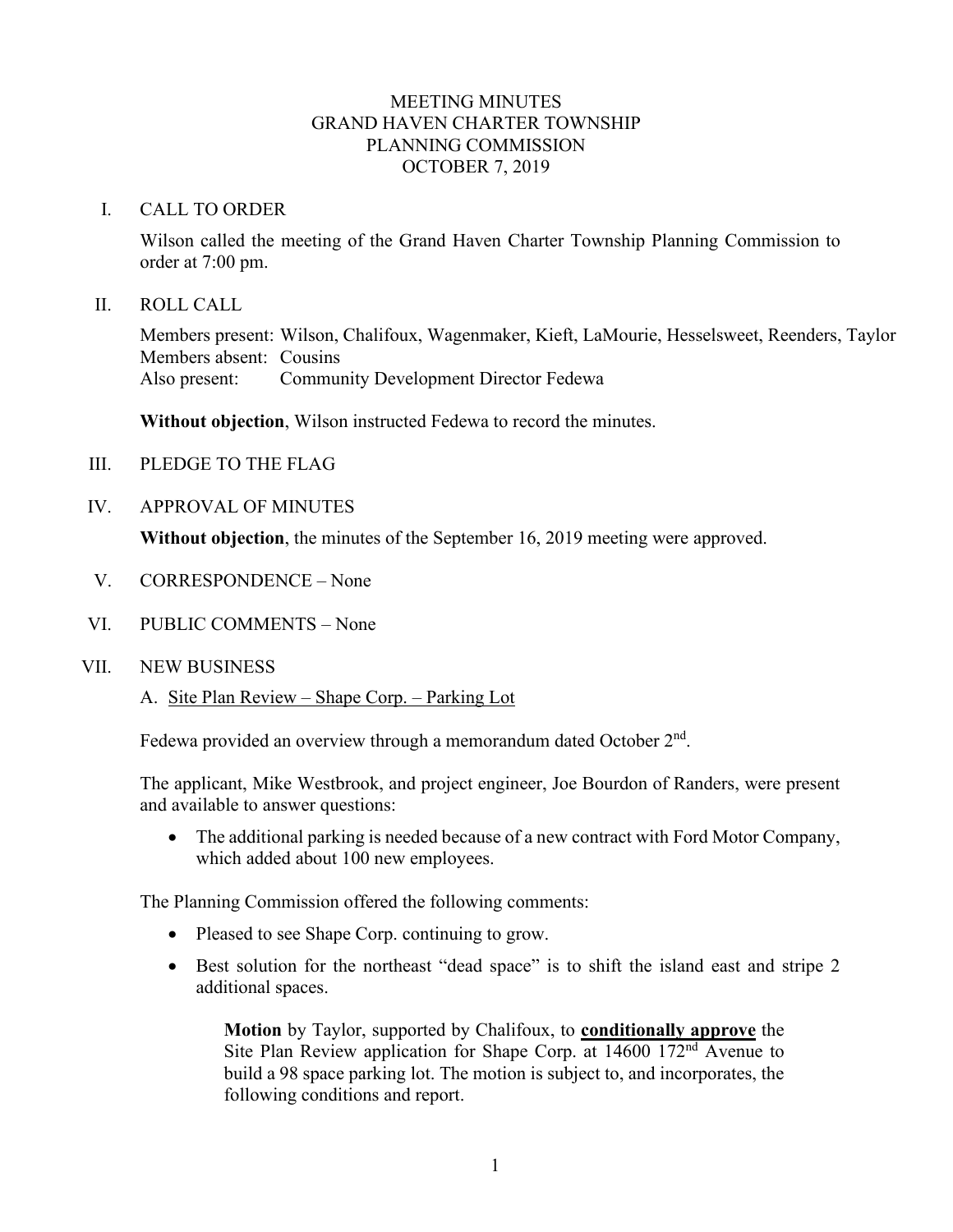- 1. Shall obtain permit from the Ottawa County Water Resources, and provide a copy to the Township.
- 2. Submit a revised spec sheet for outdoor lighting that reduces to total lumens to 30,000 or less. Each luminaire should be approximately 7,000 lumens or less. Staff to approve administratively.
- 3. Revise the site plan shift the northeast landscape island to the east, and then add two additional parking spaces to resolve the "dead space."

#### **Which motion carried unanimously**.

#### REPORT – SHAPE CORP. – SITE PLAN REVIEW

The application meets the site plan review standards of Section 23.06 of the Zoning Ordinance. Specifically, the Planning Commission finds as follows:

- A. The uses proposed will not adversely affect the public health, safety, or welfare. Uses and structures located on the site take into account topography, size of the property, the uses on adjoining property and the relationship and size of buildings to the site.
- B. The site will be developed so as not to impede the normal and orderly development or improvement of surrounding property for uses permitted in this ordinance.
- C. Safe, convenient, uncontested, and well defined vehicular and pedestrian circulation is provided for ingress/egress points and within the site. Drives, streets and other circulation routes are designed to promote safe and efficient traffic operations within the site and at ingress/egress points.
- D. The arrangement of public or private vehicular and pedestrian connections to existing or planned streets in the area are planned to provide a safe and efficient circulation system for traffic within the township.
- E. Removal or alterations of significant natural features are restricted to those areas which are reasonably necessary to develop the site in accordance with the requirements of this Ordinance. The Planning Commission has required that landscaping, buffers, and/or greenbelts be preserved and/or provided to ensure that proposed uses will be adequately buffered from one another and from surrounding public and private property.
- F. Areas of natural drainage such as swales, wetlands, ponds, or swamps are protected and preserved insofar as practical in their natural state to provide areas for natural habitat, preserve drainage patterns and maintain the natural characteristics of the land.
- G. The site plan provides reasonable visual and sound privacy for all dwelling units located therein and adjacent thereto. Landscaping shall be used, as appropriate, to accomplish these purposes.
- H. All buildings and groups of buildings are arranged so as to permit necessary emergency vehicle access as requested by the fire department.
- I. All streets and driveways are developed in accordance with the Ottawa County Road Commission specifications, as appropriate.
- J. Appropriate measures have been taken to ensure that removal of surface waters will not adversely affect neighboring properties or the public storm drainage system. Provisions have been made to accommodate stormwater, prevent erosion and the formation of dust.
- K. Exterior lighting is arranged so that it is deflected away from adjacent properties and so it does not interfere with the vision of motorists along adjacent streets, and consists of sharp cut-off fixtures.
- L. All loading and unloading areas and outside storage areas, including areas for the storage of trash, which face or are visible from residential districts or public streets, are screened.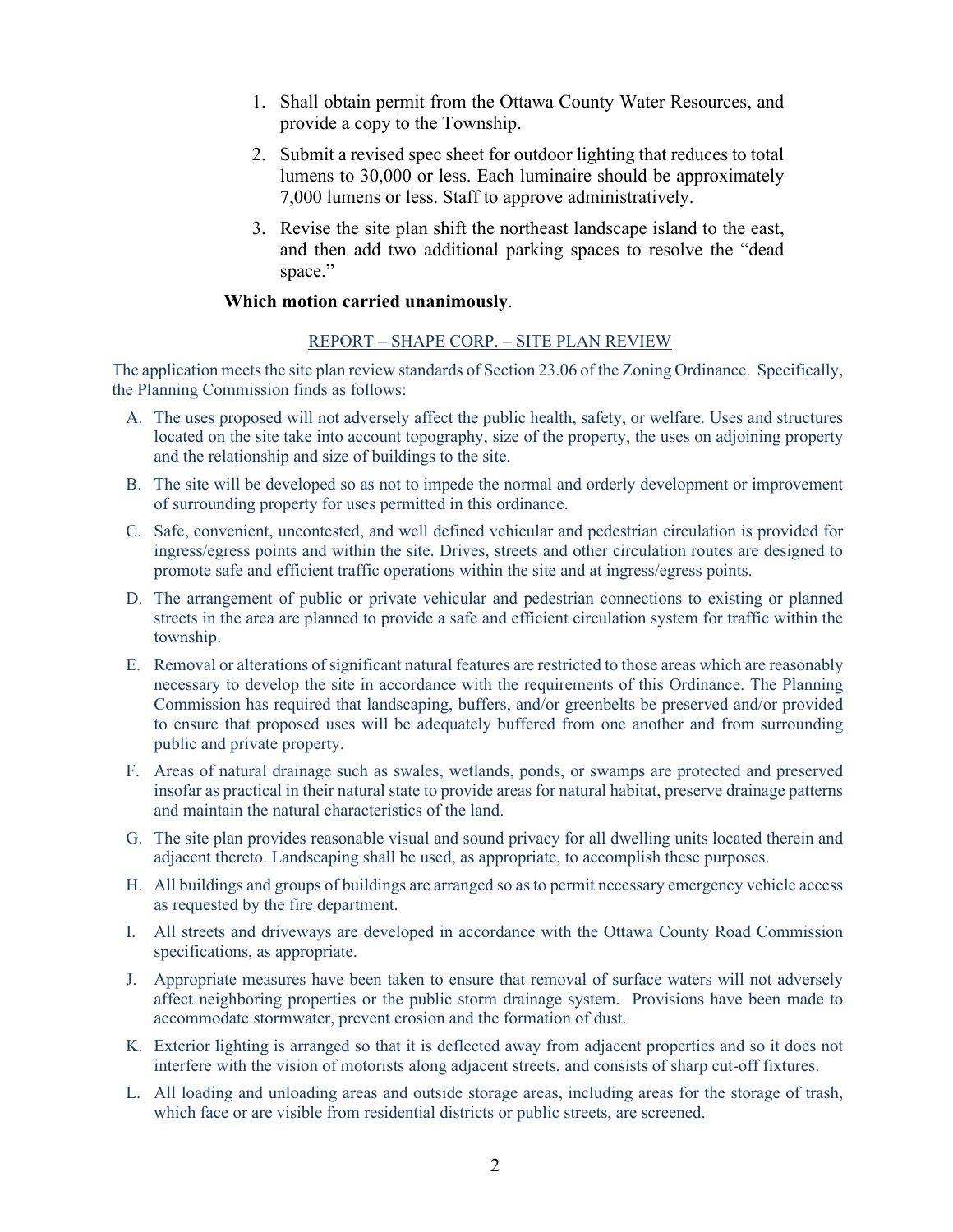- M. Entrances and exits are provided at appropriate locations so as to maximize the convenience and safety for persons entering or leaving the site.
- N. The site plans conform to all applicable requirements of County, State, Federal, and Township statutes and ordinances.
- O. The general purposes and spirit of this Ordinance and the Master Plan of the Township are maintained.

#### VIII. OLD BUSINESS

A. Approval – Lincoln Pines – Phase 2 Landscape Plan

Fedewa provided an overview through a memorandum dated October 2<sup>nd</sup>.

**Motion** by Kieft, supported by Taylor, to **approve** the Lincoln Pines Phase 2 Landscape Plan. **Which motion carried unanimously**.

B. Special Land Use – Reenders – Store n Lock Expansion

**Motion** by Chalifoux, supported by LaMourie, to remove the R-Stor & Lock Special Land Use application from the table. **Which motion carried unanimously**.

Reenders recused himself due to a conflict of interest – he is related to the applicant.

Fedewa provided an overview through a memorandum dated October 3<sup>rd</sup>.

The applicant, Ken Reenders, and engineer Jim Milanowski, were both present and available to answer questions:

- Uncertain why the arborvitaes around the existing buildings failed to grow and provide adequate screening. For the expansion, proposing spruce trees instead. Adding more trees than required by planting them 8-feet on center rather than 10-feet.
- Relocated the drive to the north per the Planning Commissions concerns. Impacting approximately 4,000 sqft of wetland. Will require a permit from EGLE.
- Although proposed construction schedule identifies one building per year, it is likely the applicant will accelerate that schedule and build all between 2019-2020.
- Considered a North-South orientation for the buildings, but found the visual impact to be greater on the adjacent apartment complex because all of the doors would face the apartment windows.
- Will shift the buildings east to comply with the Fire/Rescue requirement to have a 28foot wide maneuvering lane.

**Motion** by Wagenmaker, supported by LaMourie, to **conditionally approve** the Special Land Use application to allow 6 additional storage unit buildings at 14881 168th Avenue, based on the application meeting the standards set forth by the Grand Haven Charter Township Zoning Ordinance. The motion is subject to, and incorporates, the following report and conditions:

1. Increase the width of the westernmost maneuvering lane to 28-feet to comply with the Fire/Rescue turning movement needs.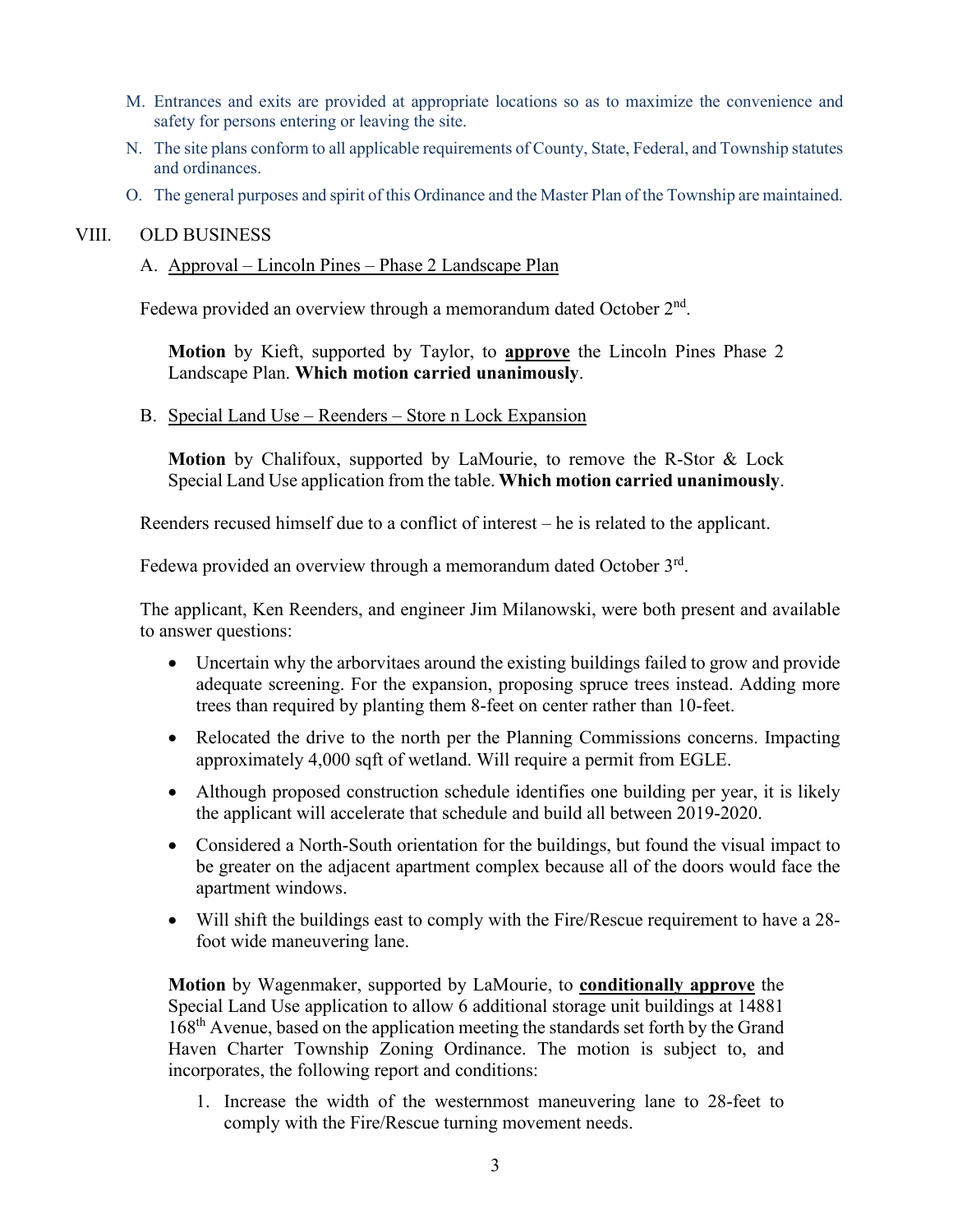- 2. Obtained the required permits from OCWRC and EGLE, and provide copies to the Township prior to beginning construction.
- 3. Per Section 20.11.5 the screening waiver is approved until such time as the northern parcel is developed. Further, the applicant is permitted to plant saplings now (cost savings) in anticipation of them providing the screening when the waiver is void. Saplings must reach a 6-foot height when the waiver becomes void. If/when the parcel is developed and the waiver is voided, the applicant shall have one growing season to plant screening trees, or replace saplings that have not yet reached the required 6-foot minimum height.
- 4. Plant additional screening trees along the lot line, north of Building F. There is a county drain that could preclude compliance. Staff is directed to make the determination upon a site visit.
- 5. Stormwater basins will be planted with MDOT mix that includes wildflowers.
- 6. Roof pitch shall be consistent with existing buildings, and color must be consistent with the surrounding area and adjacent uses. Gray was suggested as it would complement the adjacent apartment complex.

## **Which motion carried unanimously**.

#### REPORT – REENDERS (R-STOR N LOCK) – SPECIAL LAND USE

- 1. This approval is based on the affirmative findings that each of the following standards has been fulfilled:
	- A. The proposed use is consistent with, and promotes the intent and purpose of this Ordinance.
	- B. The proposed use is of such location, size, density, and character as to be compatible with adjacent uses of land and the orderly development of the district in which situated and of adjacent districts.
	- C. The proposed use does not have a substantially detrimental effect upon, nor substantially impair the value of, neighborhood property.
	- D. The proposed use is reasonably compatible with the natural environment of the subject premises and adjacent premises.
	- E. The proposed use does not unduly interfere with provision of adequate light or air, nor overcrowd land or cause a severe concentration of population.
	- F. The proposed use does not interfere or unduly burden water supply facilities, sewage collection and disposal systems, park and recreational facilities, and other public services.
	- G. The proposed use is such that traffic to, from, and on the premises and the assembly of persons relation to such use will not be hazardous, or inconvenient to the neighborhood, nor unduly conflict with the normal traffic of the neighborhood, considering, among other things: safe and convenient routes for pedestrian traffic, particularly of children, the relationship of the proposed use to main thoroughfares and to streets and intersections, and the general character and intensity of the existing and potential development of the neighborhood.
	- H. The proposed use is consistent with the health, safety, and welfare of the Township.
- 2. The application meets the site plan review standards of Section 23.06 of the Zoning Ordinance. Specifically, the Planning Commission finds as follows: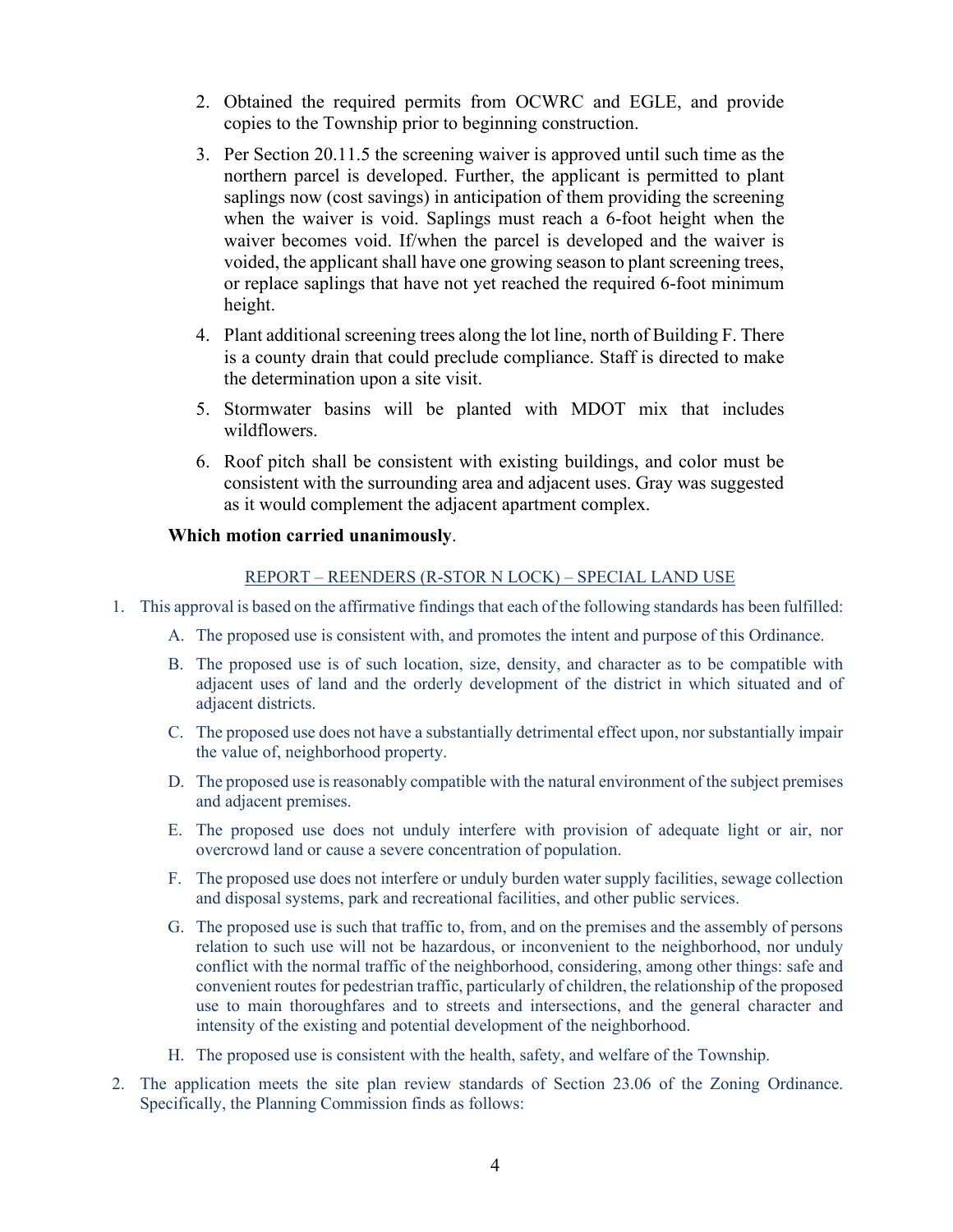- A. The uses proposed will not adversely affect the public health, safety, or welfare. Uses and structures located on the site take into account topography, size of the property, the uses on adjoining property and the relationship and size of buildings to the site.
- B. The site will be developed so as not to impede the normal and orderly development or improvement of surrounding property for uses permitted in this ordinance.
- C. Safe, convenient, uncontested, and well defined vehicular and pedestrian circulation is provided for ingress/egress points and within the site. Drives, streets and other circulation routes are designed to promote safe and efficient traffic operations within the site and at ingress/egress points.
- D. The arrangement of public or private vehicular and pedestrian connections to existing or planned streets in the area are planned to provide a safe and efficient circulation system for traffic within the township.
- E. Removal or alterations of significant natural features are restricted to those areas which are reasonably necessary to develop the site in accordance with the requirements of this Ordinance. The Planning Commission has required that landscaping, buffers, and/or greenbelts be preserved and/or provided to ensure that proposed uses will be adequately buffered from one another and from surrounding public and private property.
- F. Areas of natural drainage such as swales, wetlands, ponds, or swamps are protected and preserved insofar as practical in their natural state to provide areas for natural habitat, preserve drainage patterns and maintain the natural characteristics of the land.
- G. The site plan provides reasonable visual and sound privacy for all dwelling units located therein and adjacent thereto. Landscaping shall be used, as appropriate, to accomplish these purposes.
- H. All buildings and groups of buildings are arranged so as to permit necessary emergency vehicle access as requested by the fire department.
- I. All streets and driveways are developed in accordance with the Ottawa County Road Commission specifications, as appropriate.
- J. Appropriate measures have been taken to ensure that removal of surface waters will not adversely affect neighboring properties or the public storm drainage system. Provisions have been made to accommodate storm water, prevent erosion and the formation of dust.
- K. Exterior lighting is arranged so that it is deflected away from adjacent properties and so it does not interfere with the vision of motorists along adjacent streets, and consists of sharp cut-off fixtures.
- L. All loading and unloading areas and outside storage areas, including areas for the storage of trash, which face or are visible from residential districts or public streets, are screened.
- M. Entrances and exits are provided at appropriate locations so as to maximize the convenience and safety for persons entering or leaving the site.
- N. The site plans conform to all applicable requirements of County, State, Federal, and Township statutes and ordinances.
- O. The general purposes and spirit of this Ordinance and the Master Plan of the Township are maintained.

Reenders rejoined the Commission.